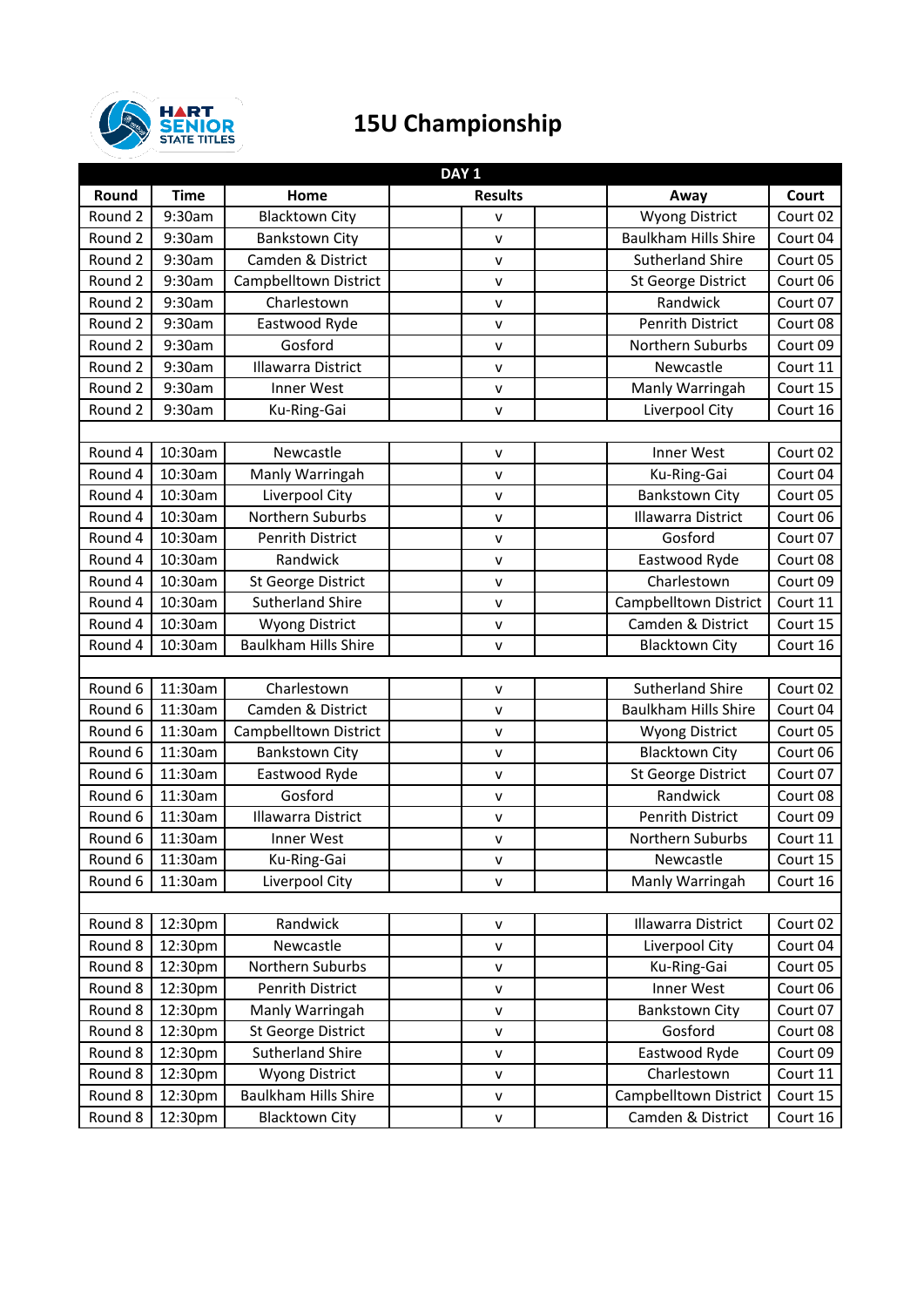| Round 10 | 1:30pm             | Illawarra District          | $\mathsf{V}$ | Court 02<br>St George District          |
|----------|--------------------|-----------------------------|--------------|-----------------------------------------|
| Round 10 | 1:30 <sub>pm</sub> | Campbelltown District       | v            | <b>Blacktown City</b><br>Court 04       |
| Round 10 | 1:30pm             | Charlestown                 | $\mathsf{v}$ | <b>Baulkham Hills Shire</b><br>Court 05 |
| Round 10 | 1:30pm             | Eastwood Ryde               | V            | Court 11<br><b>Wyong District</b>       |
| Round 10 | 1:30 <sub>pm</sub> | Gosford                     | V            | <b>Sutherland Shire</b><br>Court 06     |
| Round 10 | 1:30pm             | <b>Bankstown City</b>       | V            | Camden & District<br>Court 07           |
| Round 10 | 1:30pm             | Inner West                  | V            | Randwick<br>Court 08                    |
| Round 10 | 1:30 <sub>pm</sub> | Ku-Ring-Gai                 | v            | <b>Penrith District</b><br>Court 09     |
| Round 10 | 1:30pm             | Liverpool City              | $\mathsf{v}$ | Northern Suburbs<br>Court 15            |
| Round 10 | 1:30 <sub>pm</sub> | Manly Warringah             | V            | Court 16<br>Newcastle                   |
|          |                    |                             |              |                                         |
| Round 12 | 2:30pm             | <b>Wyong District</b>       | V            | Gosford<br>Court 02                     |
| Round 12 | 2:30pm             | Northern Suburbs            | ٧            | Court 04<br>Manly Warringah             |
| Round 12 | 2:30pm             | Penrith District            | V            | Liverpool City<br>Court 05              |
| Round 12 | 2:30 <sub>pm</sub> | Randwick                    | $\mathsf{v}$ | Ku-Ring-Gai<br>Court 06                 |
| Round 12 | 2:30pm             | St George District          | ٧            | Inner West<br>Court 07                  |
| Round 12 | 2:30 <sub>pm</sub> | <b>Sutherland Shire</b>     | V            | <b>Illawarra District</b><br>Court 08   |
| Round 12 | 2:30pm             | Newcastle                   | $\mathsf{V}$ | <b>Bankstown City</b><br>Court 09       |
| Round 12 | 2:30pm             | <b>Baulkham Hills Shire</b> | V            | Eastwood Ryde<br>Court 11               |
| Round 12 | 2:30 <sub>pm</sub> | <b>Blacktown City</b>       | v            | Charlestown<br>Court 15                 |
| Round 12 | 2:30pm             | Camden & District           | $\mathsf{V}$ | Campbelltown District<br>Court 16       |
|          |                    |                             |              |                                         |
| Round 14 | 3:30pm             | Liverpool City              | v            | Randwick<br>Court 02                    |
| Round 14 | 3:30pm             | Charlestown                 | $\mathsf{V}$ | Camden & District<br>Court 04           |
| Round 14 | 3:30pm             | Eastwood Ryde               | $\mathsf{v}$ | <b>Blacktown City</b><br>Court 09       |
| Round 14 | 3:30pm             | Gosford                     | V            | <b>Baulkham Hills Shire</b><br>Court 05 |
| Round 14 | 3:30pm             | Illawarra District          | V            | Court 06<br><b>Wyong District</b>       |
| Round 14 | 3:30pm             | Inner West                  | V            | <b>Sutherland Shire</b><br>Court 07     |
| Round 14 | 3:30pm             | Ku-Ring-Gai                 | v            | Court 08<br><b>St George District</b>   |
| Round 14 | 3:30pm             | <b>Bankstown City</b>       | V            | Campbelltown District<br>Court 11       |
| Round 14 | 3:30pm             | Manly Warringah             | V            | <b>Penrith District</b><br>Court 15     |
| Round 14 | 3:30pm             | Newcastle                   | $\mathsf{v}$ | Northern Suburbs<br>Court 16            |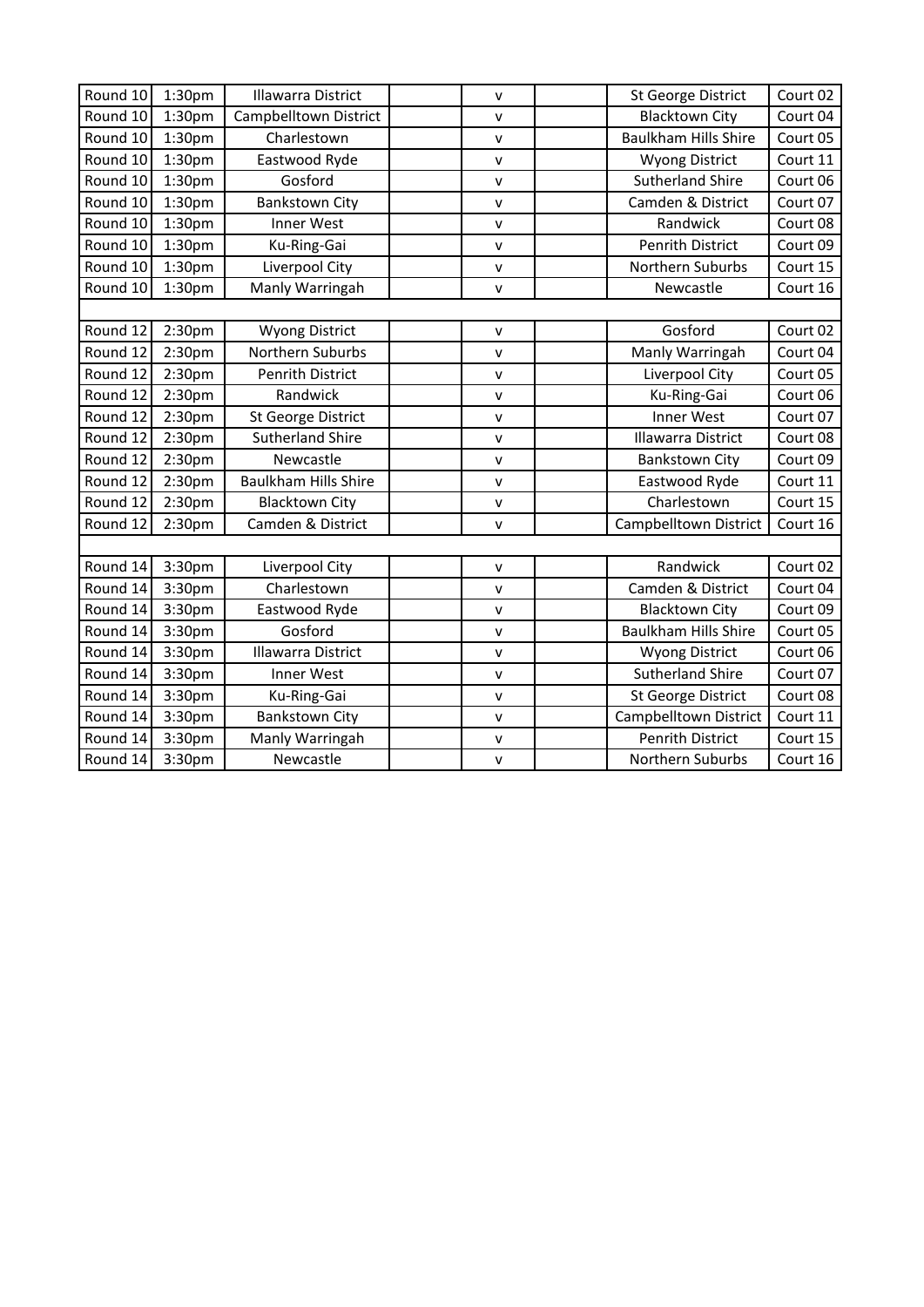| DAY <sub>2</sub> |         |                             |              |                             |          |  |  |
|------------------|---------|-----------------------------|--------------|-----------------------------|----------|--|--|
| Round 16         | 8:30am  | Camden & District           | v            | Eastwood Ryde               | Court 10 |  |  |
| Round 16         | 8:30am  | <b>Penrith District</b>     | V            | Newcastle                   | Court 11 |  |  |
| Round 16         | 8:30am  | Randwick                    | $\mathsf{v}$ | Manly Warringah             | Court 13 |  |  |
| Round 16         | 8:30am  | St George District          | $\mathsf{v}$ | Liverpool City              | Court 14 |  |  |
| Round 16         | 8:30am  | <b>Sutherland Shire</b>     | v            | Ku-Ring-Gai                 | Court 15 |  |  |
| Round 16         | 8:30am  | <b>Wyong District</b>       | $\mathsf{v}$ | Inner West                  | Court 16 |  |  |
| Round 16         | 8:30am  | <b>Baulkham Hills Shire</b> | $\mathsf{v}$ | Illawarra District          | Court 17 |  |  |
| Round 16         | 8:30am  | <b>Blacktown City</b>       | $\mathsf{v}$ | Gosford                     | Court 18 |  |  |
| Round 16         | 8:30am  | Northern Suburbs            | $\mathsf{v}$ | <b>Bankstown City</b>       | Court 20 |  |  |
| Round 16         | 8:30am  | Campbelltown District       | v            | Charlestown                 | Court 21 |  |  |
|                  |         |                             |              |                             |          |  |  |
| Round 18         | 9:30am  | Northern Suburbs            | v            | <b>Penrith District</b>     | Court 10 |  |  |
| Round 18         | 9:30am  | Eastwood Ryde               | $\mathsf{v}$ | Campbelltown District       | Court 11 |  |  |
| Round 18         | 9:30am  | Gosford                     | $\mathsf{v}$ | Camden & District           | Court 13 |  |  |
| Round 18         | 9:30am  | Illawarra District          | v            | <b>Blacktown City</b>       | Court 14 |  |  |
| Round 18         | 9:30am  | Inner West                  | $\mathsf{v}$ | <b>Baulkham Hills Shire</b> | Court 15 |  |  |
| Round 18         | 9:30am  | Ku-Ring-Gai                 | $\mathsf{v}$ | <b>Wyong District</b>       | Court 16 |  |  |
| Round 18         | 9:30am  | Liverpool City              | $\mathsf{v}$ | <b>Sutherland Shire</b>     | Court 17 |  |  |
| Round 18         | 9:30am  | Manly Warringah             | V            | St George District          | Court 18 |  |  |
| Round 18         | 9:30am  | Newcastle                   | v            | Randwick                    | Court 20 |  |  |
| Round 18         | 9:30am  | <b>Bankstown City</b>       | $\mathsf{v}$ | Charlestown                 | Court 21 |  |  |
|                  |         |                             |              |                             |          |  |  |
| Round 20         | 10:30am | Charlestown                 | $\mathsf{v}$ | Eastwood Ryde               | Court 10 |  |  |
| Round 20         | 10:30am | Randwick                    | $\mathsf{V}$ | Northern Suburbs            | Court 11 |  |  |
| Round 20         | 10:30am | St George District          | v            | Newcastle                   | Court 13 |  |  |
| Round 20         | 10:30am | <b>Sutherland Shire</b>     | $\mathsf{v}$ | Manly Warringah             | Court 14 |  |  |
| Round 20         | 10:30am | <b>Wyong District</b>       | v            | Liverpool City              | Court 15 |  |  |
| Round 20         | 10:30am | <b>Baulkham Hills Shire</b> | $\mathsf{v}$ | Ku-Ring-Gai                 | Court 16 |  |  |
| Round 20         | 10:30am | <b>Blacktown City</b>       | $\mathsf{v}$ | Inner West                  | Court 17 |  |  |
| Round 20         | 10:30am | Camden & District           | $\mathsf{v}$ | Illawarra District          | Court 18 |  |  |
| Round 20 10:30am |         | Campbelltown District       | $\mathsf{V}$ | Gosford                     | Court 20 |  |  |
| Round 20 10:30am |         | Penrith District            | ۷            | <b>Bankstown City</b>       | Court 21 |  |  |
|                  |         |                             |              |                             |          |  |  |
| Round 22         | 11:30am | Northern Suburbs            | $\mathsf{V}$ | St George District          | Court 10 |  |  |
| Round 22         | 11:30am | Gosford                     | v            | Charlestown                 | Court 11 |  |  |
| Round 22         | 11:30am | Illawarra District          | $\mathsf{v}$ | Campbelltown District       | Court 13 |  |  |
| Round 22         | 11:30am | Inner West                  | $\mathsf{V}$ | Camden & District           | Court 14 |  |  |
| Round 22         | 11:30am | Ku-Ring-Gai                 | $\mathsf{v}$ | <b>Blacktown City</b>       | Court 15 |  |  |
| Round 22         | 11:30am | Liverpool City              | V            | <b>Baulkham Hills Shire</b> | Court 16 |  |  |
| Round 22         | 11:30am | Manly Warringah             | $\mathsf{V}$ | <b>Wyong District</b>       | Court 17 |  |  |
| Round 22         | 11:30am | Newcastle                   | $\mathsf{V}$ | <b>Sutherland Shire</b>     | Court 18 |  |  |
| Round 22         | 11:30am | <b>Bankstown City</b>       | v            | Eastwood Ryde               | Court 20 |  |  |
| Round 22         | 11:30am | Penrith District            | v            | Randwick                    | Court 21 |  |  |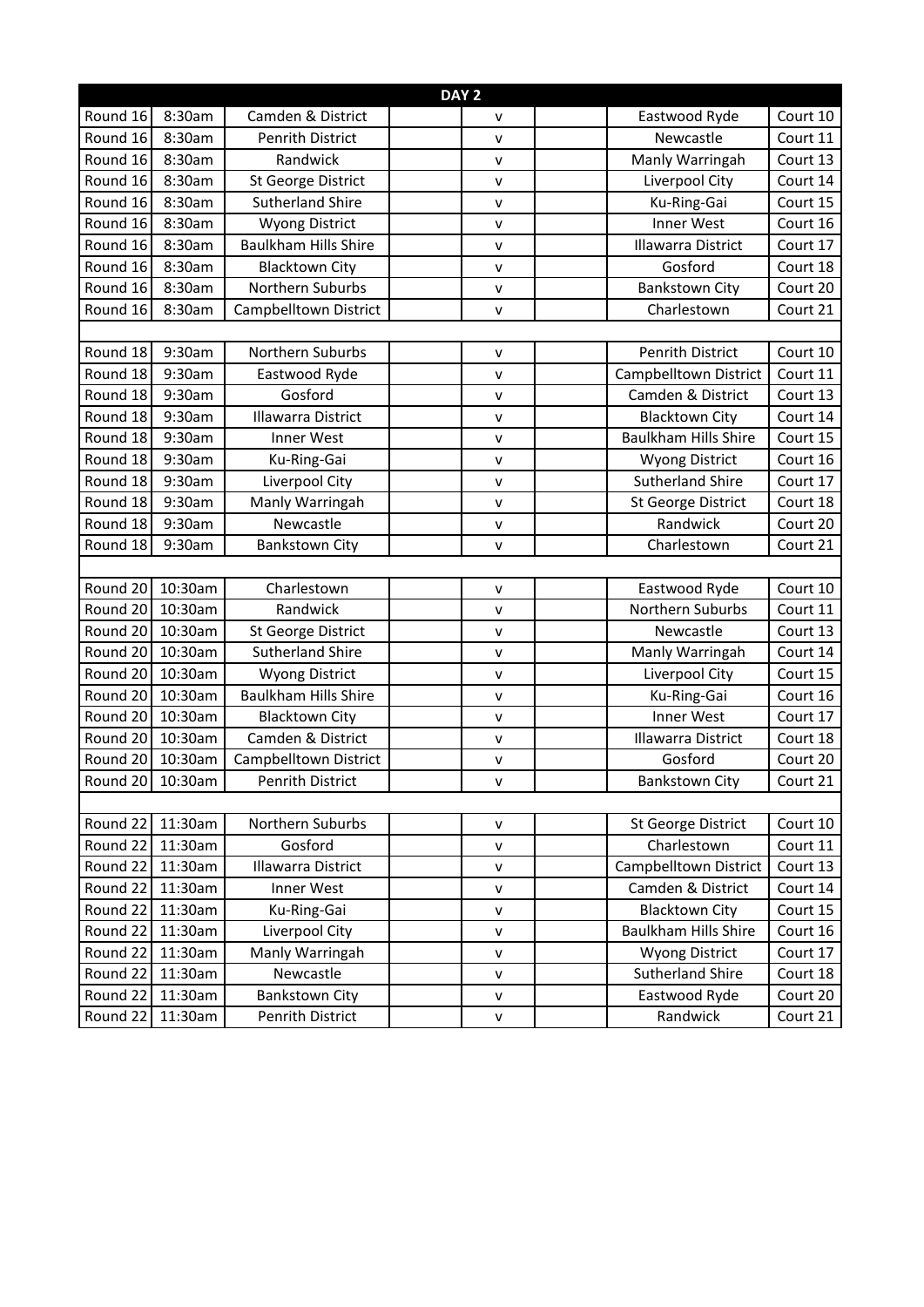| Round 24 | 12:30pm            | Campbelltown District       | ۷            | Inner West                | Court 10 |
|----------|--------------------|-----------------------------|--------------|---------------------------|----------|
| Round 24 | 12:30pm            | St George District          | v            | Penrith District          | Court 11 |
| Round 24 | 12:30pm            | <b>Sutherland Shire</b>     | v            | Northern Suburbs          | Court 13 |
| Round 24 | 12:30pm            | <b>Wyong District</b>       | $\mathsf{v}$ | Newcastle                 | Court 14 |
| Round 24 | 12:30pm            | <b>Baulkham Hills Shire</b> | v            | Manly Warringah           | Court 15 |
| Round 24 | 12:30pm            | <b>Blacktown City</b>       | v            | Liverpool City            | Court 16 |
| Round 24 | 12:30pm            | Camden & District           | v            | Ku-Ring-Gai               | Court 17 |
| Round 24 | 12:30pm            | Randwick                    | $\mathsf{v}$ | <b>Bankstown City</b>     | Court 18 |
| Round 24 | 12:30pm            | Charlestown                 | v            | Illawarra District        | Court 20 |
| Round 24 | 12:30pm            | Eastwood Ryde               | v            | Gosford                   | Court 21 |
|          |                    |                             |              |                           |          |
| Round 26 | 1:30 <sub>pm</sub> | Newcastle                   | v            | Baulkham Hills Shire      | Court 10 |
| Round 26 | 1:30 <sub>pm</sub> | Illawarra District          | v            | Eastwood Ryde             | Court 11 |
| Round 26 | 1:30 <sub>pm</sub> | Inner West                  | v            | Charlestown               | Court 13 |
| Round 26 | 1:30 <sub>pm</sub> | Ku-Ring-Gai                 | v            | Campbelltown District     | Court 15 |
| Round 26 | 1:30 <sub>pm</sub> | Liverpool City              | v            | Camden & District         | Court 14 |
| Round 26 | 1:30 <sub>pm</sub> | Manly Warringah             | v            | <b>Blacktown City</b>     | Court 16 |
| Round 26 | 1:30 <sub>pm</sub> | Bankstown City              | v            | Gosford                   | Court 17 |
| Round 26 | 1:30 <sub>pm</sub> | Northern Suburbs            | v            | <b>Wyong District</b>     | Court 18 |
| Round 26 | 1:30 <sub>pm</sub> | Penrith District            | v            | <b>Sutherland Shire</b>   | Court 20 |
| Round 26 | 1:30 <sub>pm</sub> | Randwick                    | v            | <b>St George District</b> | Court 21 |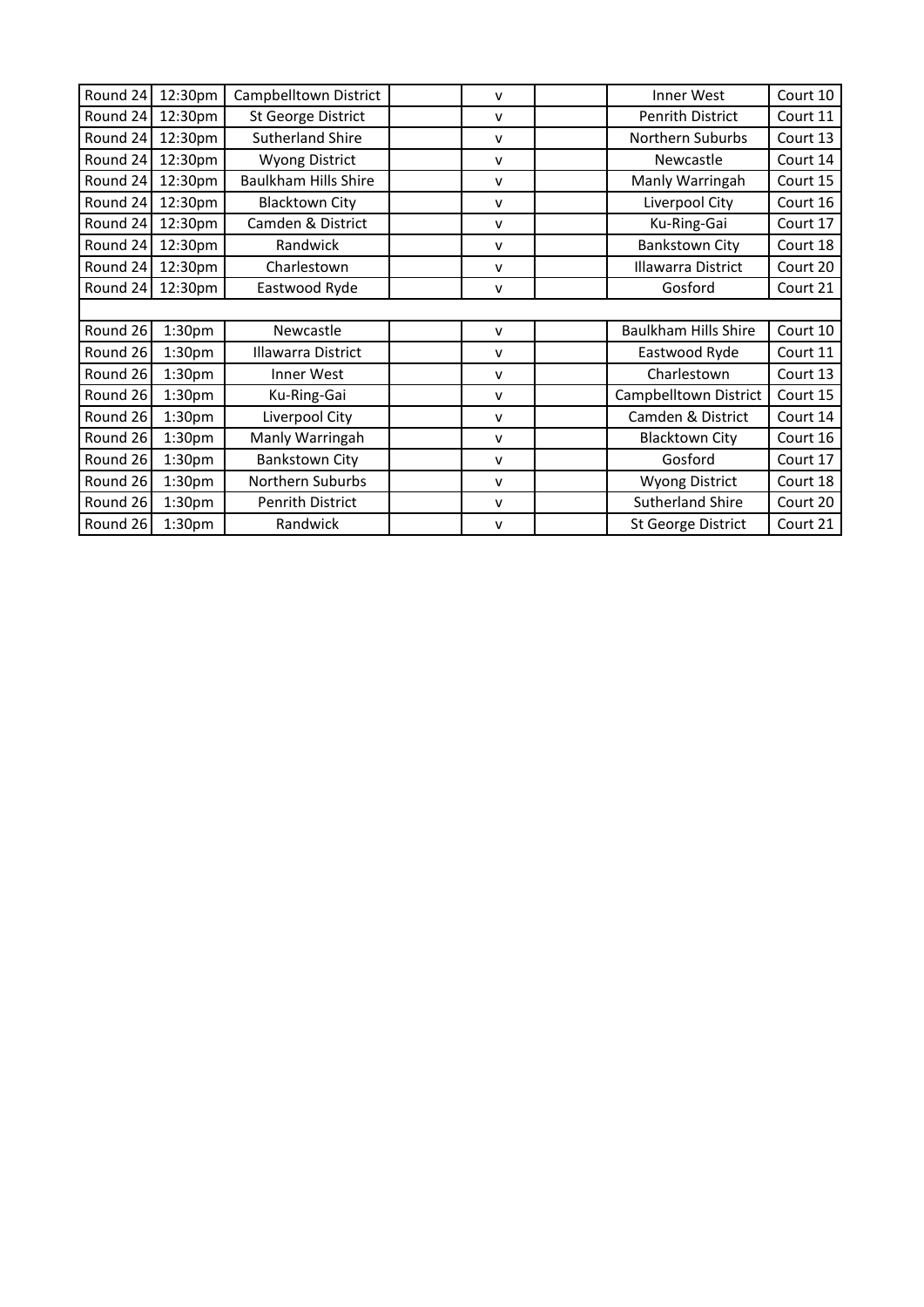| DAY <sub>3</sub> |         |                             |              |                             |                       |  |  |
|------------------|---------|-----------------------------|--------------|-----------------------------|-----------------------|--|--|
| Round 28         | 8:30am  | Camden & District           | v            | Manly Warringah             | Court 10              |  |  |
| Round 28         | 8:30am  | <b>Sutherland Shire</b>     | $\mathsf{V}$ | Randwick                    | Court 13              |  |  |
| Round 28         | 8:30am  | <b>Wyong District</b>       | v            | <b>Penrith District</b>     | Court 14              |  |  |
| Round 28         | 8:30am  | <b>Baulkham Hills Shire</b> | $\mathsf{v}$ | Northern Suburbs            | Court 15              |  |  |
| Round 28         | 8:30am  | <b>Blacktown City</b>       | $\mathsf{v}$ | Newcastle                   | Court 16              |  |  |
| Round 28         | 8:30am  | <b>St George District</b>   | v            | <b>Bankstown City</b>       | Court 17              |  |  |
| Round 28         | 8:30am  | Campbelltown District       | $\mathsf{v}$ | Liverpool City              | Court 18              |  |  |
| Round 28         | 8:30am  | Charlestown                 | $\mathsf{v}$ | Ku-Ring-Gai                 | Court 20              |  |  |
| Round 28         | 8:30am  | Eastwood Ryde               | $\mathsf{v}$ | Inner West                  | Court 34              |  |  |
| Round 28         | 8:30am  | Gosford                     | $\mathsf{v}$ | <b>Illawarra District</b>   | Court 36              |  |  |
|                  |         |                             |              |                             |                       |  |  |
| Round 30         | 9:30am  | Manly Warringah             | V            | Campbelltown District       | Court 10              |  |  |
| Round 30         | 9:30am  | Inner West                  | v            | Gosford                     | Court 13              |  |  |
| Round 30         | 9:30am  | Ku-Ring-Gai                 | $\mathsf{v}$ | Eastwood Ryde               | Court 15              |  |  |
| Round 30         | 9:30am  | Liverpool City              | $\mathsf{V}$ | Charlestown                 | Court 14              |  |  |
| Round 30         | 9:30am  | <b>Bankstown City</b>       | $\mathsf{V}$ | <b>Illawarra District</b>   | Court 16              |  |  |
| Round 30         | 9:30am  | Newcastle                   | $\mathsf{V}$ | Camden & District           | Court 17              |  |  |
| Round 30         | 9:30am  | Northern Suburbs            | v            | <b>Blacktown City</b>       | Court 18              |  |  |
| Round 30         | 9:30am  | <b>Penrith District</b>     | $\mathsf{V}$ | <b>Baulkham Hills Shire</b> | Court 20              |  |  |
| Round 30         | 9:30am  | Randwick                    | v            | <b>Wyong District</b>       | Court 34              |  |  |
| Round 30         | 9:30am  | St George District          | $\mathsf{v}$ | <b>Sutherland Shire</b>     | Court 36              |  |  |
|                  |         |                             |              |                             |                       |  |  |
| Round 32         | 10:30am | <b>Blacktown City</b>       | $\mathsf{V}$ | <b>Penrith District</b>     | Court 10              |  |  |
| Round 32         | 10:30am | <b>Wyong District</b>       | $\mathsf{v}$ | St George District          | Court 13              |  |  |
| Round 32         | 10:30am | <b>Baulkham Hills Shire</b> | V            | Randwick                    | Court 14              |  |  |
| Round 32         | 10:30am | <b>Sutherland Shire</b>     | $\mathsf{V}$ | <b>Bankstown City</b>       | Court 15              |  |  |
| Round 32         | 10:30am | Camden & District           | $\mathsf{v}$ | Northern Suburbs            | Court 16              |  |  |
| Round 32         | 10:30am | Campbelltown District       | v            | Newcastle                   | Court $1\overline{7}$ |  |  |
| Round 32         | 10:30am | Charlestown                 | $\mathsf{v}$ | Manly Warringah             | Court 18              |  |  |
| Round 32         | 10:30am | Eastwood Ryde               | $\mathsf{v}$ | Liverpool City              | Court 20              |  |  |
| Round 32 10:30am |         | Gosford                     | $\mathsf{v}$ | Ku-Ring-Gai                 | Court 34              |  |  |
| Round 32 10:30am |         | Illawarra District          | v            | Inner West                  | Court 36              |  |  |
|                  |         |                             |              |                             |                       |  |  |
| Round 34         | 11:30am | Liverpool City              | v            | Gosford                     | Court 10              |  |  |
| Round 34         | 11:30am | Ku-Ring-Gai                 | V            | <b>Illawarra District</b>   | Court 13              |  |  |
| Round 34         | 11:30am | <b>Bankstown City</b>       | v            | Inner West                  | Court 14              |  |  |
| Round 34         | 11:30am | Manly Warringah             | V            | Eastwood Ryde               | Court 15              |  |  |
| Round 34         | 11:30am | Newcastle                   | V            | Charlestown                 | Court 16              |  |  |
| Round 34         | 11:30am | Northern Suburbs            | $\mathsf{v}$ | Campbelltown District       | Court 17              |  |  |
| Round 34         | 11:30am | Penrith District            | V            | Camden & District           | Court 18              |  |  |
| Round 34         | 11:30am | Randwick                    | v            | <b>Blacktown City</b>       | Court 20              |  |  |
| Round 34         | 11:30am | St George District          | $\mathsf{V}$ | <b>Baulkham Hills Shire</b> | Court 34              |  |  |
| Round 34         | 11:30am | <b>Sutherland Shire</b>     | $\mathsf{v}$ | <b>Wyong District</b>       | Court 36              |  |  |